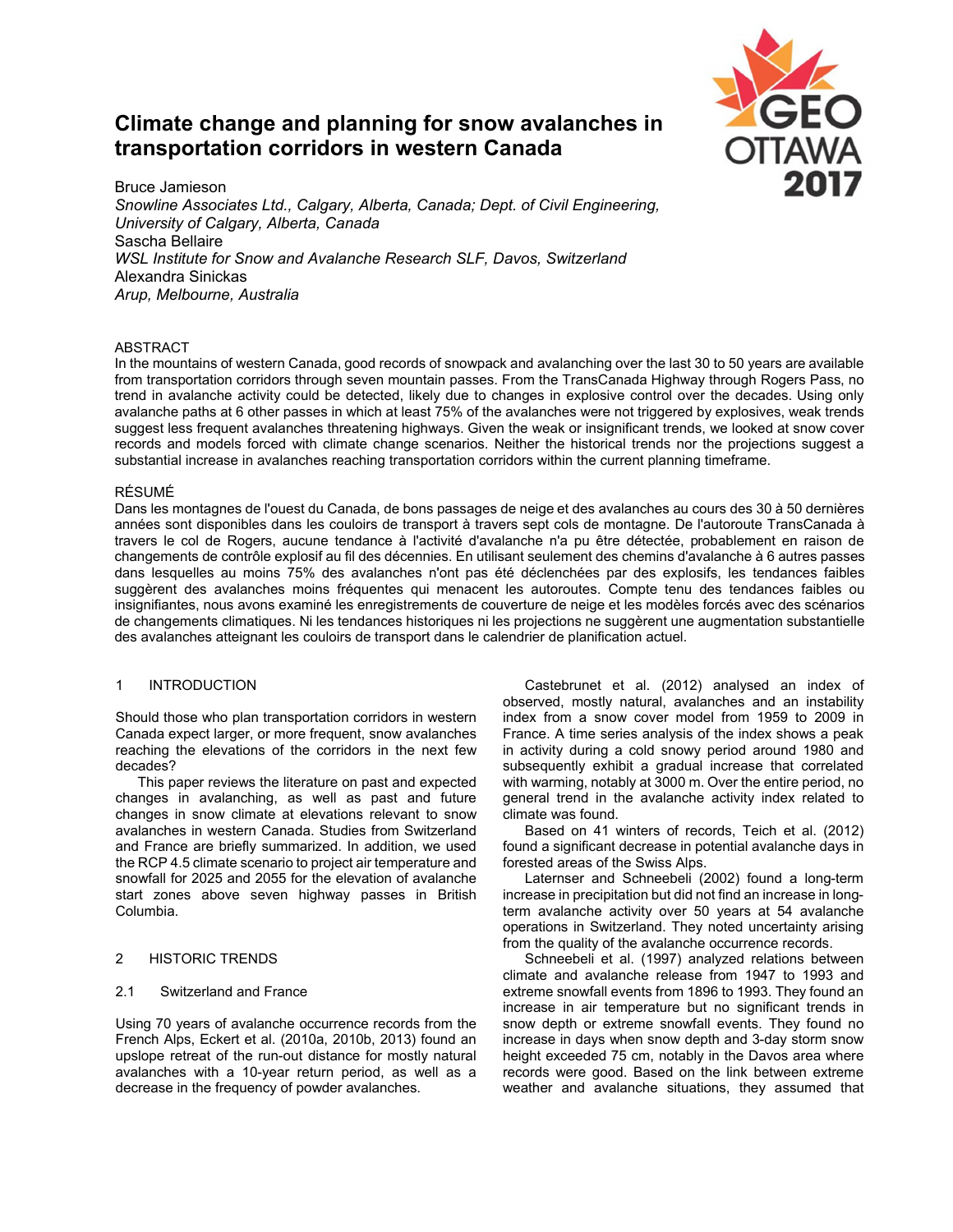climatic causes for extreme avalanche periods have remained stable and did not show signs of change.

Marty and Blanchet (2011) applied extreme value statistics to long-term time series of snow depth and snowfall for 25 Swiss stations between 200 m and 2500 m. They found decreasing trends of extreme snow depth for all elevations and a decrease in extreme snowfall for the low and high elevations. Snowfall trends for the midelevations were not significant.

Summing up, snowfall, including 3-day maxima, and snow depth trends at start zone elevations in Switzerland and France are either decreasing or do not show significant trends. Although Castbrunet et al. (2012) found short term increases in avalanche activity, long term trends, most over five decades, are either decreasing or show little change.

2.2 An early study for the Canadian Pacific Railway in British Columbia

Fitzharris and Schaerer (1980) analyzed avalanches affecting the Canadian Pacific Railway from 1909 to 1979. They found a weak increase in the number of avalanches but did not consider the trend reflective of a climatic trend because of increased use of explosives in the latter years. For the period 1918 to 1979, they found the annual cumulative mass of avalanches reaching the railway decreased but this could be attributed to an increase in explosive triggered avalanches which are intended to reduce the frequency of avalanches, especially natural avalanches, reaching the railway.

2.3 Two recent studies at highway passes for British Columbia

Although not the only avalanche programs for highways in BC, seven highway passes with good historical records of avalanches are shown in Figure 1. Their coordinates as well as the elevation band for most of the start zones at each of the passes are shown in Table 1. In consultation with most of the avalanche forecasters for the highway passes, we selected a representative elevation for the avalanches start zones that most threaten each of the current highways (rightmost column in Table 1). These elevations are used for snow climate projections in Section 2.3.2.

Trends in the occurrence of avalanches reaching highways in recent decades exist but their relevance to future projections of natural avalanche activity is limited by the use of explosives, specifically

- the method of delivering explosives to start zones, which has changed over recent decades in most passes,
- the frequency of explosive use, which has increased with the increasing traffic volume, likely increases after an avalanche reaches a highway when it was open, and may vary with the preference of the avalanche forecaster at the time.

Snowfall within single storms, notably the 3-day maximum, is better correlated with the occurrence of large avalanches than snowfall averaged over periods ranging from a month to a winter (Schweizer et al. 2009). Nevertheless, the longer snowfall averages are used in this paper and others like it because these averages are more available, especially in climate projections.



Figure 1. Map of British Columbia showing the locations (dots) of the seven highway passes in this study. Rogers Pass (red dot) has been analyzed separately. Base map data © 2017 Google.

#### 2.3.1 Glacier National Park, BC

Two snow study stations in Glacier National Park, BC, namely Rogers Pass at 1315 m and Mt Fidelity at 1905 m, have records dating back to 1965. For the analysis of longterm trends, Bellaire et al. (2016) divided the winter into three periods: early winter (September through November), mid-winter (December through February), and spring (March through May). In their analysis of weather and snowpack variables at these sites, only the following trends were found to be significant:

- Increases in air temperature were observed in midwinter at both stations (1315 and 1905 m) but not for early winter or spring.
- The average 24-hour snowfall decreased significantly for all three winter periods at the lower station (1315 m) and for mid-winter at the upper station (1905 m). The annual maximum snowfall decreased significantly at both stations in midwinter.
- The lower station showed a significant decrease in the maximum snow depth in mid-winter and spring. At the upper weather station, the number of early winter melt-freeze crusts increased. In some winters, such crusts contribute to hard-to-forecast avalanches throughout much of the following winter.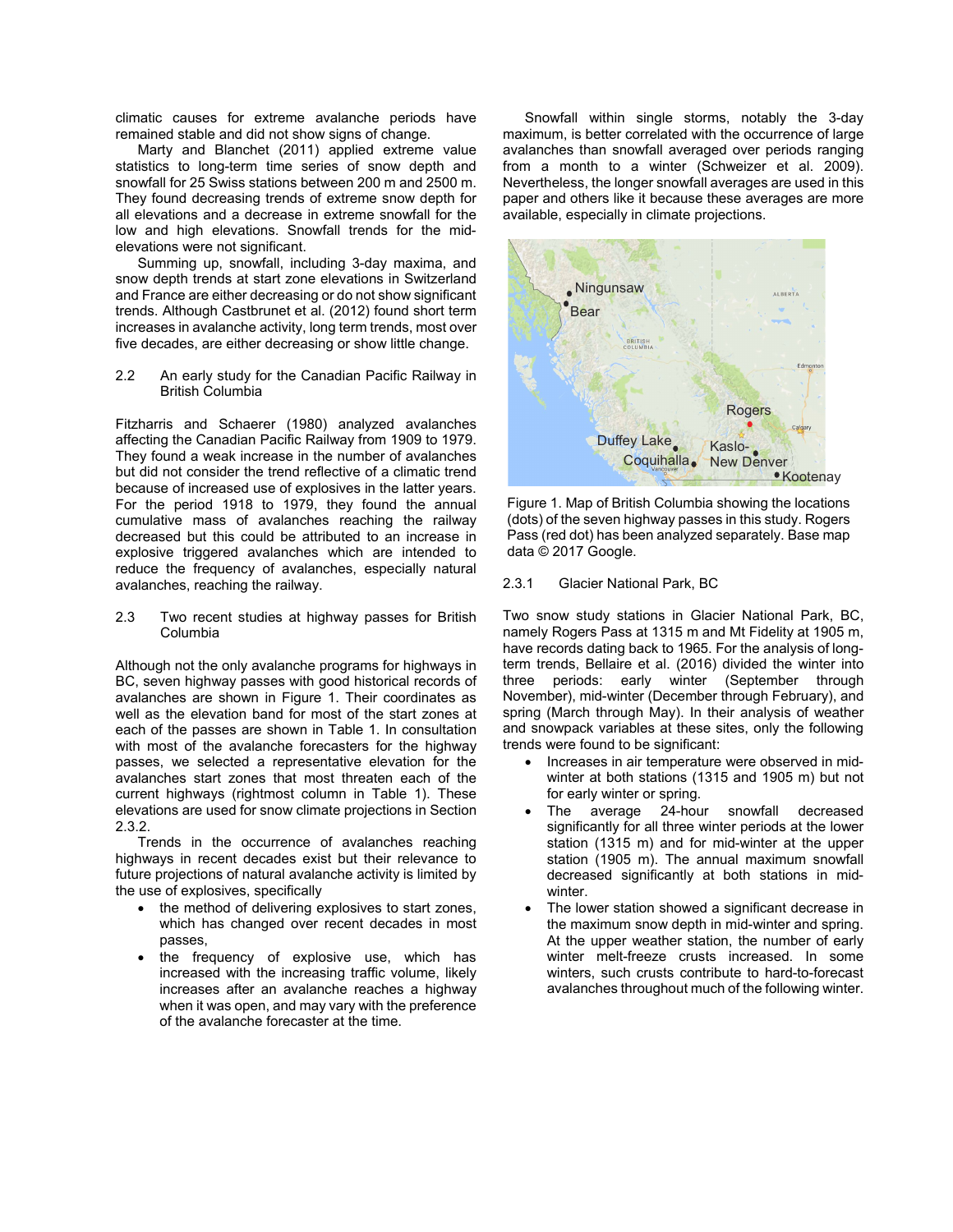|                      |            | Long.        | Pass      | Start zone range |            | Rep. start     |
|----------------------|------------|--------------|-----------|------------------|------------|----------------|
| <b>Mountain pass</b> | Lat. $(°)$ | $\mathbf{r}$ | elev. (m) | $Min.$ (m)       | $Max.$ (m) | zone elev. (m) |
| Rogers               | 51.2       | $-117.7$     | 1330      | 950              | 2900       | 2100           |
| Kootenay             | 49.1       | $-117.0$     | 1770      | 1600             | 2150       | 1950           |
| Ningunsaw            | 56.5       | $-129.5$     | 650       | 600              | 1750       | 1400           |
| Bear                 | 56.1       | $-129.7$     | 460       | 500              | 2050       | 1300           |
| Duffey Lake          | 50.4       | $-122.5$     | 1280      | 1300             | 2400       | 2150           |
| Coquihalla           | 49.5       | $-121.1$     | 1240      | 800              | 1900       | 1600           |
| Kaslo-New Denver     | 50.0       | $-117.2$     | 1080      | 1700             | 2200       | 2000           |

Table 1: Coordinates and elevations for seven highway passes

No significant trends were found for the ratio of solid to total precipitation at either station for any of the winter periods.

At the Rogers Pass station (1315 m), seven of the fifteen possible correlations analyzed by Bellaire et al. (2016) showed significant change. At the Mt. Fidelity station (1905 m), four of the 16 possible correlations were significant. This suggests more changes in snow climate are occurring at lower elevations than at higher elevations.

Bellaire et al. (2016) analyzed 27,330 avalanches observed at 140 avalanche paths in Glacier National Park between 1965 and 2014. About two thirds of these avalanches released naturally and one third were triggered by explosives. This study only found two significant trends for natural avalanches:

- An unexpected decrease in wet natural avalanches in mid-winter and spring.
- A decrease in natural avalanches in mid-winter.

Bellaire et al. (2016) caution that changes in the use of explosives may have affected the observed trends in natural avalanches. Hence, the observed trends should be considered "absence of evidence" of trends in climaterelated avalanching.

#### 2.3.2 Six other highway passes in British Columbia

Sinickas et al. (2016) analyzed historic trends in avalanches for the six of the seven highway passes in Figure 1. The avalanche programs for these six highway passes (black dots in Figure 1) are managed by the BC Ministry of Transportation and Infrastructure. Avalanching at Rogers Pass, which is managed by Parks Canada and analyzed by Bellaire et al. (2016), was excluded.

Sinickas et al. (2016) analyzed approximately 18,000 avalanches from 1981 to 2010 that occurred in about 300 avalanche paths. About 2200 avalanches reached or crossed the highways. Sinickas et al. (2016) used a Bayesian Hierarchical Model (Figure 2), which assumed the underlying probability distributions at the six passes would be similar, although the parameters at each pass were unconstrained.



Figure 2. Annual occurrence rate over time for an individual highway pass. After Sinickas et al. (2016).

When analyzing all recorded avalanches over 30 years, changes at four of the six passes were minimal. However, Kootenay Pass showed a trend toward 31 fewer avalanches per year by 2010. Bear Pass showed a trend toward 9 fewer avalanches per year by 2010.

Since many avalanches were triggered by explosives, which can affect the occurrence of natural avalanches in the same path, Sinickas et al. (2016) reanalyzed the occurrence data using only paths in which at least 75% of the avalanches were natural (Figure 3). Kootenay Pass and Bear Pass showed a trend toward about 14 and 13 fewer avalanches per year, respectively.



Figure 3. Change in annual occurrence rate over 30 years for avalanche paths with at least 75% natural avalanches at six highway passes in BC. The whiskers represent the 95% confidence interval. After Sinickas et al. (2016).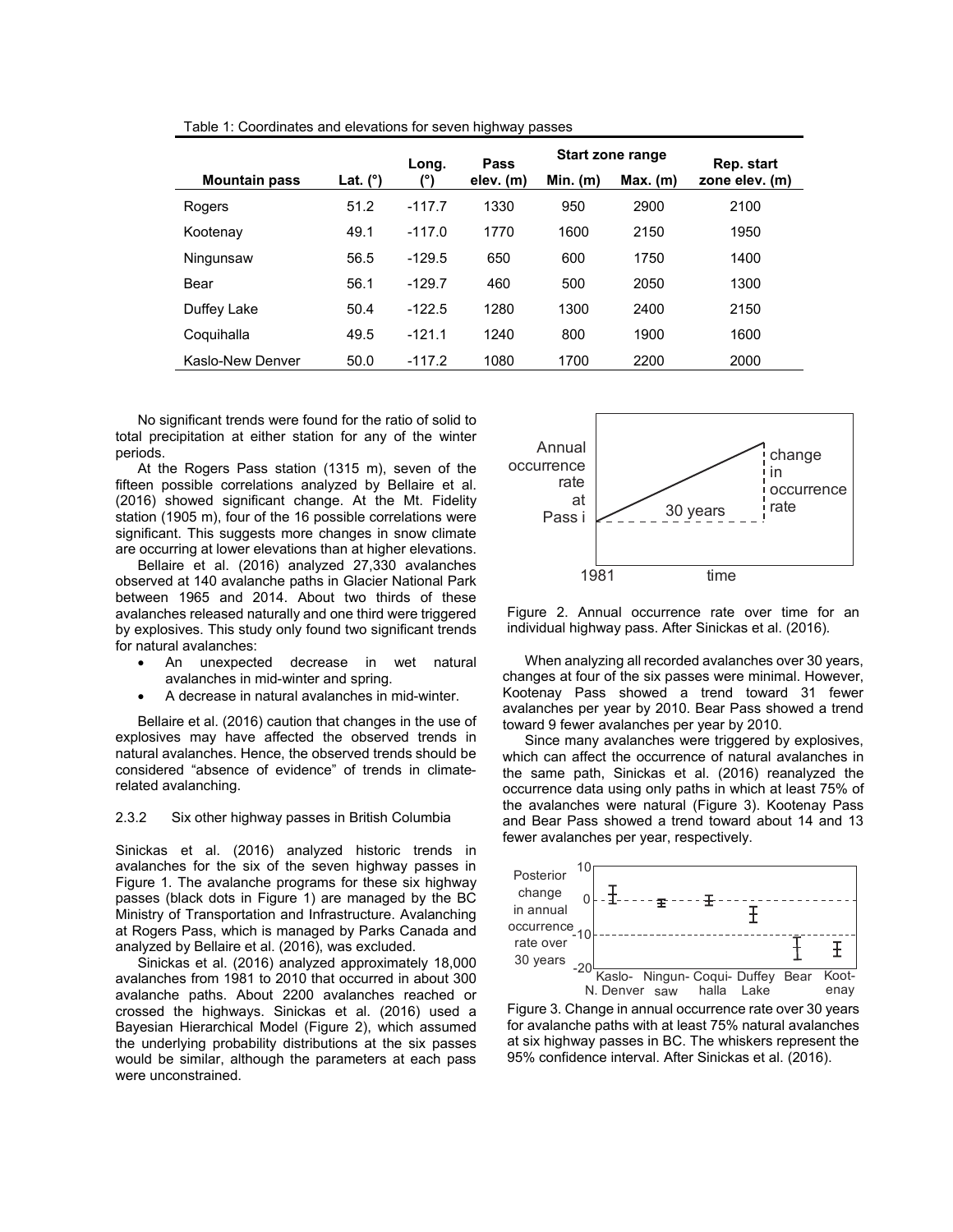Sinickas et al. (2016) also used the same method to assess the change in wet and dry avalanche occurrences. Again, the significant changes were at Kootenay Pass and Bear Pass, where the decrease in dry avalanches was greater than the decrease in wet avalanches.

Limitations of the study include: assuming the occurrence rate follows a Poisson distribution; and 30 years may not be adequate to assess trends associated with climate change.

However, if there was a trend towards increasing avalanches, this method would have detected the increase. Hence, a reasonable conclusion is that there is no evidence of an increase in avalanching from 1981 to 2010 at the six highway passes.

#### 3 FUTURE TRENDS BASED ON CLIMATE **SCENARIOS**

3.1 Climate scenarios and snowpack modelling, and coupling of climate, snowpack and avalanche formation models.

Projecting snow climate into the future requires assumptions about atmospheric model and future concentration of greenhouse gasses, notably carbon dioxide, in the atmosphere.

Assuming a doubling of atmospheric carbon dioxide concentration, Glazovskaya (1998) projected that snow depth, the number of days with snowfall > 10 mm, and the duration of the avalanche-prone period would all decrease in western North America.

Assuming high emissions of greenhouse gasses, O'Gorman (2014) predicts the annual mean precipitation will decrease in most areas but may increase where the surface temperature is low. Decreases in extreme daily snowfall are expected to be much smaller than in the annual mean snowfall.

To reduce uncertainty about atmospheric models, the next section uses an ensemble of 15 Global Circulation Models (GCMs) (Wang et al. 2012). For the concentration of greenhouse gasses, we chose Representative Concentration Pathway 4.5 in which emissions peak in 2040 and projected global warming increases by 1.4°C (likely range 0.9 to 2.0°C) by the period from 2045 to 2065 (Table SPM-2 in IPCC 2013).

Projected variables from the GCMs include monthly values of near surface air temperature, precipitation and precipitation-as-snow. These are sufficient for the assumption that more snowfall leads to more avalanches.

3.2 Climate trends at start zone elevations for seven highway passes in British Columbia

This section compares average values of three variables (air temperature, precipitation, and precipitation-as-snow) for three 3-month periods (September to November, December to February, March to May) for three time steps: the 1981-2010 climate normal, as well as 2025 and 2055 based on Representative Concentration Pathway 4.5 and an ensemble of 15 GCMs (Wang et al. 2012). All values are spatially interpolated for the coordinates of the seven passes in Table 1 and adjusted for the representative start zone elevation of the avalanche paths near the pass (Wang et al. 2012). All involve uncertainty due to the spatial interpolation and elevation adjustment. The 2025 and 2055 values also involve additional uncertainty due to climate modelling.

Snow climate trends in early winter (September through November in this paper), mid-winter (December through February) and spring (March through May) can differ in important ways (Bellaire et al. 2016). Figure 4 shows the climatic trends in average air temperature for these three 3-month periods. While all three periods show warming, the early winter and spring air temperatures are near the melting point whereas the average mid-winter temperatures are well below freezing. Thus, the mid-winter trends may see little shift towards more rain at start zone elevations, whereas more rain is likely in the early winter and spring.



Figure 4. Average air temperature for September through November, December through February, and March through May for the seven mountain passes in Table 1. The three time steps are 1981-2010 (climate normal), as well as 2025 and 2055 based on RCP 4.5 and an ensemble of 15 GCMs.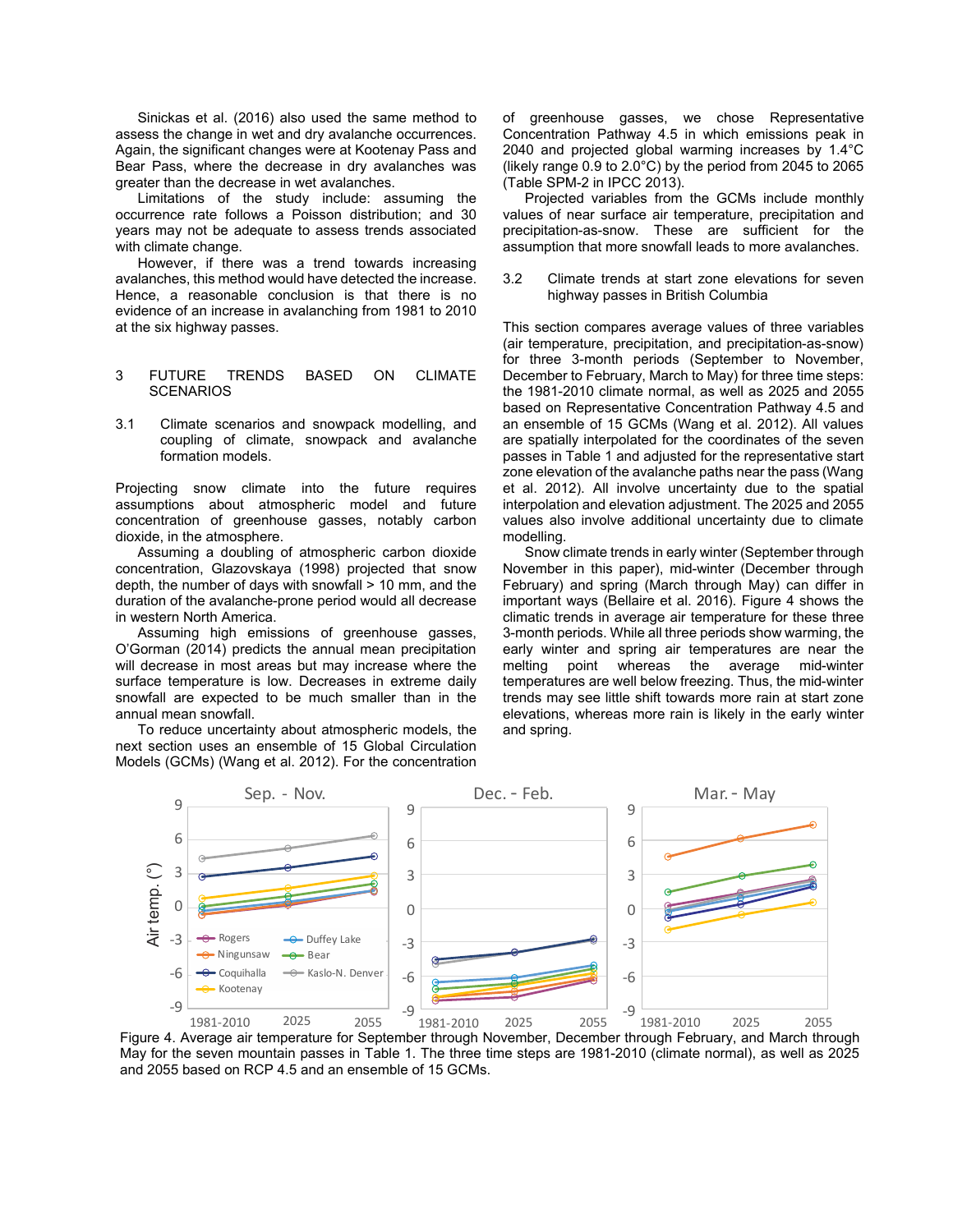

Figure 5. Average water equivalent of precipitation for the three 3-month periods at the seven mountain passes in Table 1. Line colours for the highway passes are as shown in Figure 4.



Figure 6. Average water equivalent of precipitation as snow for the three 3-month periods and seven mountain passes in Table 1. Line colours for the highway passes are as shown in Figure 4.

The climatic trends in the water equivalent of precipitation, averaged for each of the 3-month periods, are shown in Figure 5. For early winter (September through November), five passes show a weak increase, Coquihalla Pass shows a distinct decline by 2025, whereas the lowest elevation pass (Bear Pass on the Coast range) shows a distinct increase. In mid-winter, all seven passes show an increase in precipitation with Coquihalla and Rogers Passes showing the strongest increase by 2025.

All seven passes show a weak increase from 2025 to 2055. In the spring, all passes show less precipitation and only weak trends by 2025 and 2055.

Figure 6 shows the climatic trends in the water equivalent of snow-as-precipitation, averaged within each of the three 3-month periods. In early winter, all seven passes show a decrease in snow-as-precipitation, which is consistent with the air temperature being near the melting point and increasing (Figure 4).

Except for Rogers Pass, the other six passes show a weak increase in precipitation-as-snow (9 to 16 mm, average 13 mm; 7% to 13%, average 9%) in mid-winter (December through February) by 2025, followed by a decrease. In mid-winter, Rogers Pass shows a 62 mm (29%) increase by 2025, followed by a decrease. The increases by 2025 at the seven passes is consistent with

the increase in precipitation in Figure 6 and the subfreezing temperatures in the start zones (Figure 4).

Consistent with the warming temperatures near the melting point and weak trends in precipitation, all seven passes show a decrease in precipitation-as-snow through 2025 and 2055.

3.3 Coupling of an atmospheric model with snowpack and avalanche formation models

By coupling an atmospheric model with snowpack evolution models and avalanche formation models, it is possible to model snowpack layers and project slab avalanche formation. Martin et al. (2001) used this approach for the Alps in France and found that with a 10% increase in precipitation and a temperature rise of 1.8°C, the natural avalanche hazard may decrease slightly in winter (mainly in February) and decrease more in May and June. Under the same change in temperature and precipitation, natural wet snow avalanches were projected to increase.

When run for the next 35 to 85 years for the French Alps, climate models suggest little change in winter precipitation and an increase in temperature (Castebrunet et al. 2014). When coupled with snowpack models, a shortening of the dry snow season and an increase in the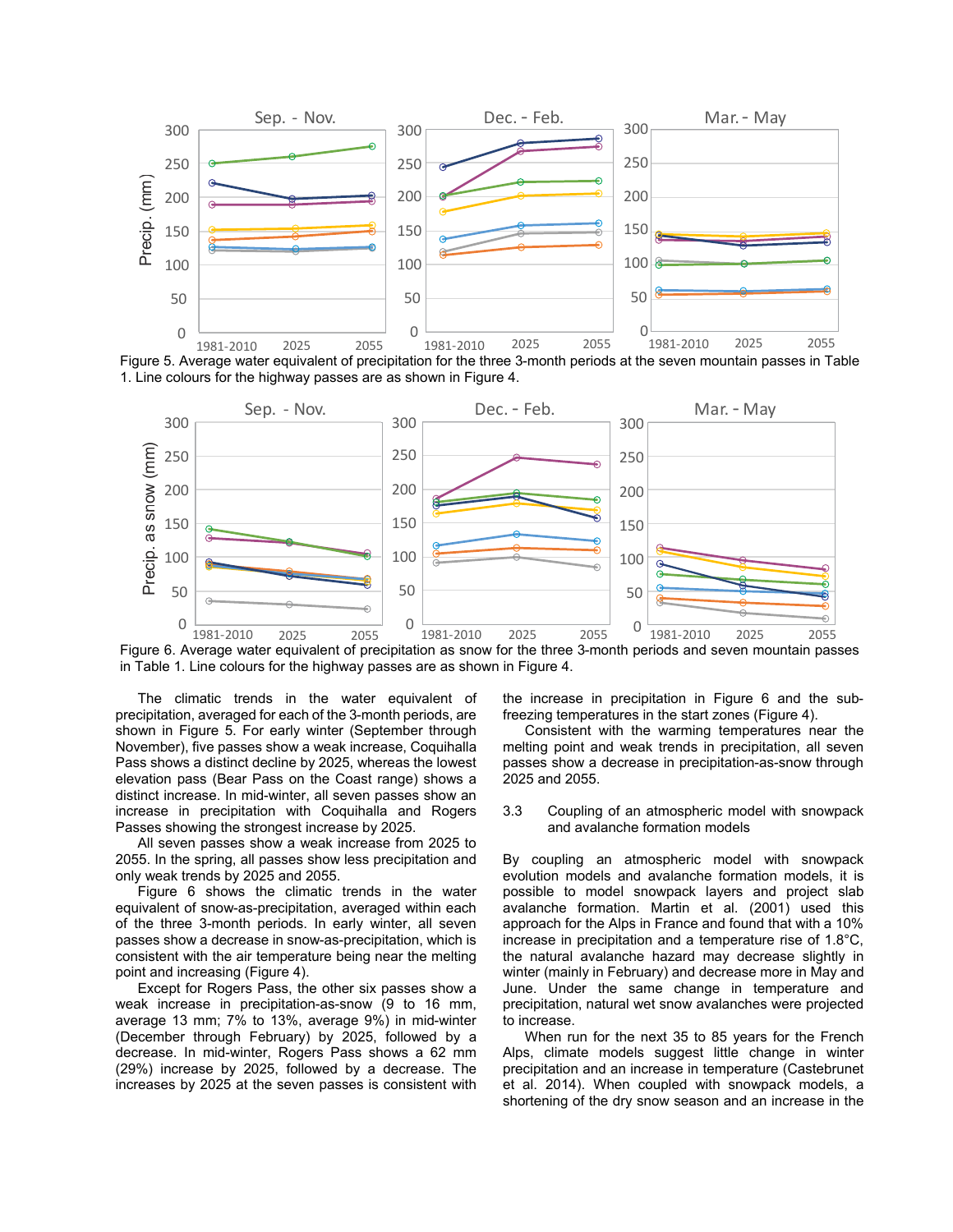wet snow season projected. The changes are expected to be weaker in mid-winter and stronger in the spring. For avalanche activity, the coupled models indicate a 20 to 30% decrease in mean and inter-annual variability of avalanche activity. The decrease is expected to be strongest in the spring and at low elevations.

Using various climate change scenarios for 2030 and 2100 and global circulation models for a US ski area, Lazar and Williams (2008) found that the first days with air temperature above freezing would occur earlier in the latter part of winter, leading to earlier wet avalanches.

## 4 DISCUSSION

To a first approximation, more snowfall or precipitation-assnow over one or more months suggests more avalanches of a given magnitude/runout, i.e. a decrease in the return period of avalanches reaching a specified point in the runout zone, such as a transportation corridor. However, there are at least three other factors that influence the return period of large avalanches in runout zones:

- The occurrence of large avalanches correlates better with heavy snowfall over several days than with increased snowfall over one or more months.
- Schweizer et al. (2009) found that the amount of snowfall associated with a 10-year runout occurred every 2 to 5 years. The reduction in runout frequency due to a threshold level of multi-day snowfall is likely due to the inconsistent presence of favourable snowpack properties such as a potential failure layer in the snowpack.
- With less snowfall in early winter, the runout zones will be rougher (less smoothing by early winter avalanches), providing more friction and reducing runout in mid-winter.

# 5 CONCLUSIONS

5.1 Trends in snow climate at relevant elevations in recent decades

Studies of snow climate over recent decades in western Canada for typical elevations of avalanche start zones show warming and snow stations in Glacier National Park show a decrease in snow depth and daily snowfall (Bellaire et al. 2016). None of the analyzed sites show an increase in snow depth or daily snowfall. For similar elevations in the French and Swiss Alps, there are comparable historic trends plus a decrease in 3-day snowfall. However, western Canada may not be experiencing comparable trends in snow climate as the Alps.

## 5.2 Snow climate projections

At the elevations of seven highway passes in British Columbia, warming is projected for early winter, mid-winter and spring. Precipitation-as-snow is projected to decrease in the early winter and spring. However, in mid-winter, six of the seven passes show a small increase in snowfall by 2025 followed by a decrease to 2055. At the other pass,

Rogers, the increase by 2025 is greater, followed by a comparable decrease to 2055. The possible increase in avalanches starting in mid-winter may not result in more avalanches reaching highways because of decreased snowfall at lower elevations and decreased early winter avalanches, both of which will contribute to greater roughness in the runout zones where most avalancheprone highways are located.

#### 5.3 Trends in avalanching

Limited historic studies of avalanching in western Canada do not show an increase in natural avalanches (Fitzharris and Schaerer 1980, Sinickas et al. 2016). Uncertainty in the data and/or analytical methods prevent conclusions regarding a decrease in natural avalanches. For similar elevations in France and Switzerland, long-term trends in avalanche activity are either decreasing or insignificant. However, western Canada may not be experiencing comparable trends in snow climate and hence in avalanching.

5.4 Future projections in avalanche activity

For the French Alps, Martin et al. (2001) and Castebrunet et al. (2014) predict a decrease in dry natural avalanches but a potential increase in wet avalanches. In the Colorado Mountains, Lazar and Williams (2008) suggest wet avalanches may start earlier in the winter.

5.5 Some limitations

The long-term trends identified in this paper may not reflect a change in inter-annual variability associated with climate change, i.e. are infrequent winters with many large avalanches more likely? (Fitzharris and Schaerer 1980, Castebrunet et al. 2012, Eckert et al. 2013).

A few studies suggest wet avalanches may increase in the coming decades (e.g. Martin et al. 2001). In most paths, large wet avalanches do not run as far as large dry avalanches. However, when avalanches runout in gullies, wet avalanches may run farther than dry avalanches and potentially present an increase in the hazard to transportation corridors in gullied avalanche paths.

5.6 Summary

Most studies do not suggest an increase in avalanche activity at the elevations at which transportation corridors cross mountain passes in western Canada or western Europe. However, there is too much uncertainty to plan for a decrease in avalanche activity in western Canada. Sources of uncertainty include the analytical methods, climate projections, whether inter-annual variability will change, whether snow storms will become more severe, assuming climate change in western Canada will be similar to western Europe, and/or a possible increase in longrunning wet avalanches, notably in gullies.